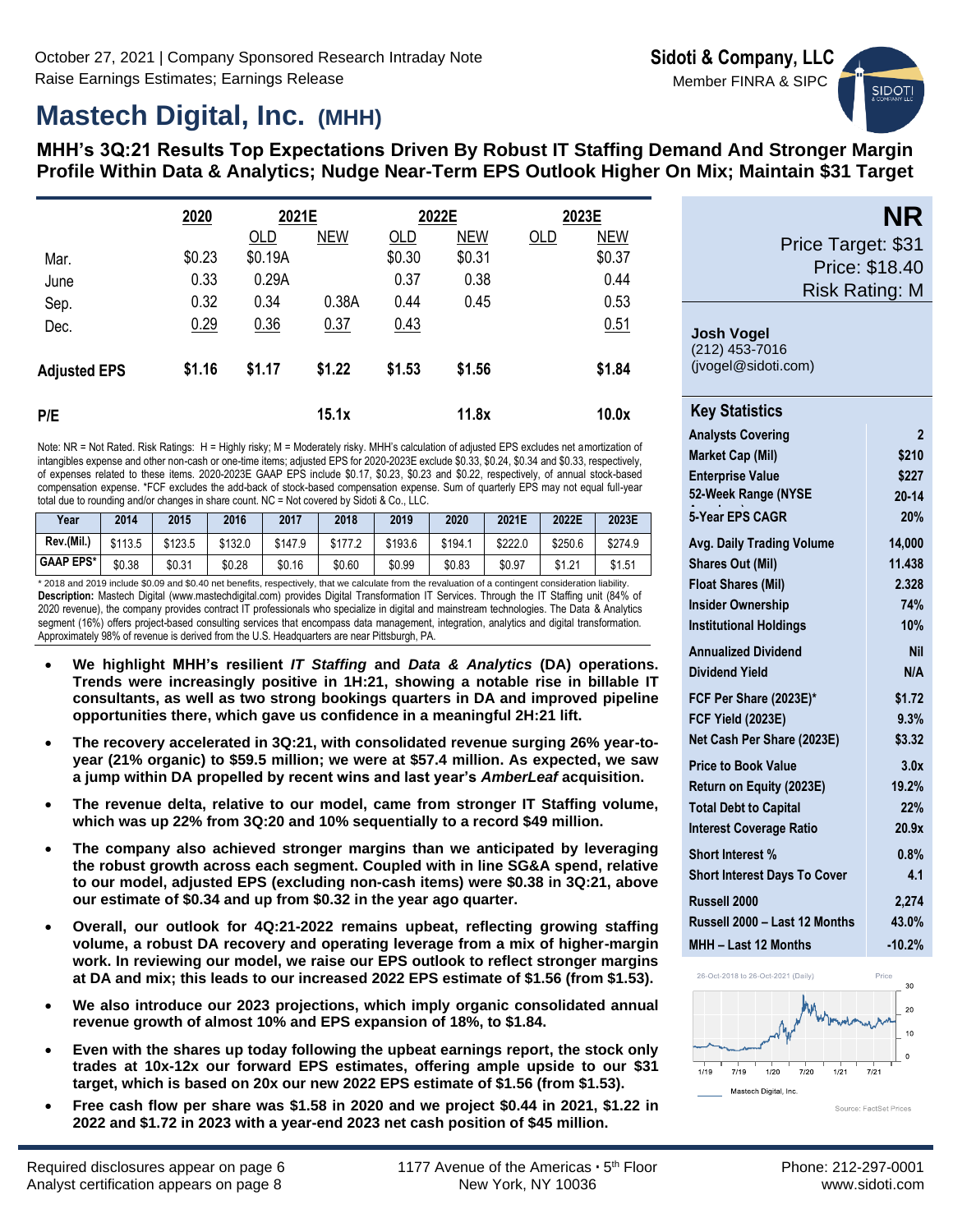• **The** *Moderately Risky* **rating reflects MHH's history of cash generation and profitability, which we foresee through 2023.**

**MHH's 3Q:21 revenue exceeded expectations due to robust, ongoing IT Staffing demand and a notable step up in the higher-margin Data & Analytics business.** The company posted consolidated revenue of a record \$59.5 million, which was up 26% year over year (21% organic) and 11% from 2Q:21. The result was \$2 million, or 4%, above our estimate, which was due to greater volume within the *IT Staffing* business (82% of 3Q:21 revenue); the segment posted record quarterly revenue of \$49 million, which was up 22% from 3Q:20 and 10% sequentially, driven by higher activity levels and a rapidly growing consultant base that was up by 24% through the first nine months of the year. We continue to highlight the strong secular drivers behind *IT Staffing*, where demand for IT professionals is strengthening coming out of the pandemic. We were also encouraged by the 47% year-to-year (19% organic) and 18% sequential jump in revenue within *Data & Analytics* division (DA, 18%), hitting our \$10.5 million estimate. As expected, the segment benefited from strong bookings in 1H:21 (\$15 million per quarter) and a general increase in the pipeline of opportunities coming to the table. It was noted that bookings were again strong in 3Q:21, coming at \$10 million and reflected two notable engagements that were pushed into 4Q:21, of which management is confident will close soon.

**EPS also surpassed our estimate by \$0.04, driven by the revenue beat and stronger gross margin profile in the DA business, relative to our model.** The company achieved a gross margin of 27.9% in 3Q:21, up 30 basis points year over year, 120 basis points sequentially and 60 basis points above our estimate. In addition to suspected pricing discipline, we attribute the beat to stronger margins within the DA business, where the company is benefiting from scale. SG&A expense was up to 19.6% of revenue, versus 18.7% in 3Q:21, hitting our target. As previously noted, the company was in the process of reversing some austerity measures put in place in 2020 in response to the escalating pandemic. Accordingly, the company posted adjusted 3Q:21 EPS (excluding non-cash and one-time items) of \$0.38, up from \$0.32 in 3Q:20 and \$0.04 above our estimate, which was due to the revenue beat and strong gross margin performance.

| Exhibit 1: Mastech Digital, Inc. Results Variance Table (\$ in '000s, except per share data) |  |              |  |              |  |                 |                          |          |                               |          |  |  |  |  |  |
|----------------------------------------------------------------------------------------------|--|--------------|--|--------------|--|-----------------|--------------------------|----------|-------------------------------|----------|--|--|--|--|--|
|                                                                                              |  |              |  |              |  |                 |                          |          |                               |          |  |  |  |  |  |
|                                                                                              |  | 30:21 Actual |  | 30:20 Actual |  | 30:21 Estimated | Variance (Act. Vs. Est.) | % change | <b>Variance ('21 vs. '20)</b> | % change |  |  |  |  |  |
| <b>Total Revenue</b>                                                                         |  | \$59,531     |  | \$47,383     |  | \$57,426        | \$2.105                  | 3.7%     | \$12.148                      | 25.6%    |  |  |  |  |  |
| <b>Gross Profit</b>                                                                          |  | 16.620       |  | 13.090       |  | 15.651          | 969                      | 6.2%     | \$3.530                       | 27.0%    |  |  |  |  |  |
| <b>GAAP Operating Income</b>                                                                 |  | 4.975        |  | 4.217        |  | 4,387           | 588                      | 13.4%    | \$758                         | 18.0%    |  |  |  |  |  |
| <b>GAAP Net Income</b>                                                                       |  | 3.406        |  | 2.998        |  | 3.093           | 313                      | 10.1%    | \$408                         | 13.6%    |  |  |  |  |  |
| <b>Diluted GAAP EPS</b>                                                                      |  | 0.28         |  | 0.25         |  | 0.25            | 0.04                     | 14.5%    | \$0.03                        | 13.8%    |  |  |  |  |  |
| Pro-Forma Net Income                                                                         |  | 4.568        |  | 3.846        |  | 4.217           | 351                      | 8.3%     | 722                           | 18.8%    |  |  |  |  |  |
| <b>Pro-Forma EPS</b>                                                                         |  | 0.38         |  | 0.32         |  | 0.34            | 0.04                     | 12.6%    | \$0.06                        | 18.9%    |  |  |  |  |  |

Sources: Company filings and Sidoti & Company, LLC estimates

**We nudge our EPS outlook higher through 2022, reflecting a stronger margin profile within the DA business.** As previously noted, we expect healthy, ongoing IT staffing orders, but some margin contraction for the business in the near term that reflects the unwinding of the 1H:20 austerity measures and expectations of higher expenses in the unit to support anticipated growth. Within DA, we still suspect some margin pressure to come from efforts to invest for future growth opportunities and well as project implementations. However, upon reviewing our model, and considering the 3Q:21 performance, we nudge our margin assumptions higher for the segment. This move raises our 4Q:21 EPS estimate to \$0.37, from \$0.36, and our full-year 2022 estimate to \$1.56, from \$1.53. We introduce our 2023 forecasts for annual revenue growth of 10%, to \$275 million and EPS expansion of 18%, to \$1.84.

**MHH maintains a healthy financial profile, in our opinion.** The company ended 3Q:21 with net debt of \$8.6 million, a total debt-to-total capital ratio of 22% and \$30 million available on the existing credit and revolving loan facilities; the average interest rate on the debt is approximately 3.5%. Free cash flow (FCF; excluding the add-back of stock-based compensation expense) per share was \$1.58 in 2020 (included the delay of certain payroll taxes to 2021 and 2022); based on our revenue, EPS and working capital assumptions, we estimate FCF of \$5 million (\$0.44 per share) for 2021, \$16 million (\$1.22) in 2022 and \$23 million (\$1.72) in 2023. We think MHH will focus on de-leveraging the balance sheet, with the total debt-to-total capital ratio falling to 7% at yearend 2023. Management will likely explore additional acquisitions (akin to the 4Q:20 *AmberLeaf* deal that became part of the DA segment) that further expand the DA service offering, but no potential deals are reflected in our model.

| <b>Valuation</b> |                | generation and profitability, which we expect to continue through at least 2023. | We maintain a \$31 price target on MHH following the upbeat 3Q:21 earnings report. Our target reflects<br>an unchanged 20x multiple applied to our new 2022 adjusted EPS estimate of \$1.56 (from \$1.53). Overall,<br>we continue to envision accelerated (and above industry-average) revenue growth for MHH in 4Q:21-2023,<br>as well as greater predictability in the DA segment's revenue stream following a spate of contract signings<br>since late 2019. We also find that the company's overall staffing and D&A model should continue to insulate<br>it from broader macro pressures and economic disruption tied to the pandemic, evident in the 2020-3Q:21<br>results. Trading at only 10-15x our forward EPS estimates, we argue that the shares are not adequately<br>reflecting this. The Moderately Risky rating reflects MHH's sound financial profile and history of free cash |
|------------------|----------------|----------------------------------------------------------------------------------|--------------------------------------------------------------------------------------------------------------------------------------------------------------------------------------------------------------------------------------------------------------------------------------------------------------------------------------------------------------------------------------------------------------------------------------------------------------------------------------------------------------------------------------------------------------------------------------------------------------------------------------------------------------------------------------------------------------------------------------------------------------------------------------------------------------------------------------------------------------------------------------------------|
| <b>Key Risks</b> | U.S. recession | Client concentration                                                             | Longer project delays tied to the fallout from COVID-19                                                                                                                                                                                                                                                                                                                                                                                                                                                                                                                                                                                                                                                                                                                                                                                                                                          |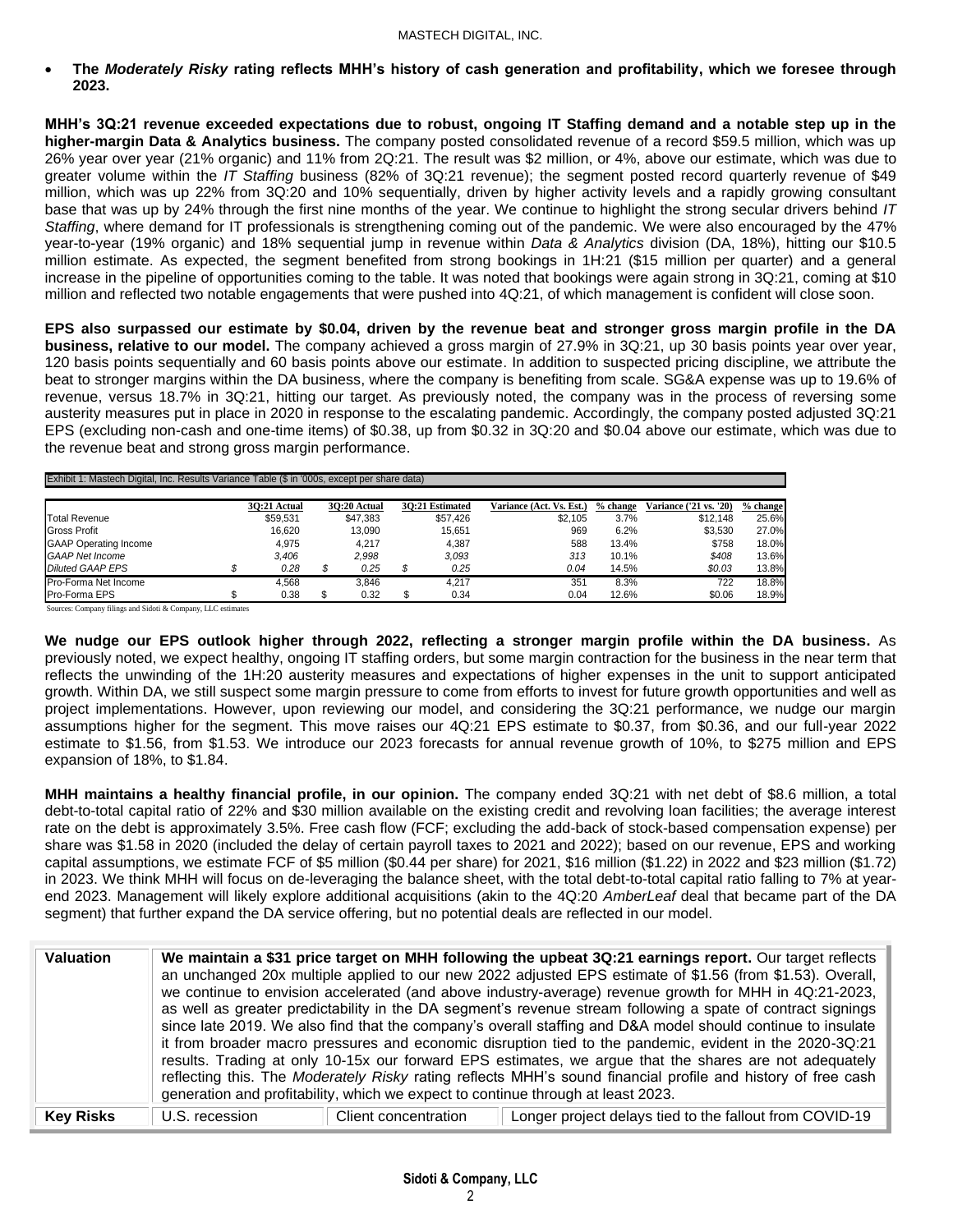**Table 1: Mastech Digital, Inc. Income Statement (\$ in 000s)**

|                                     | 2019    | Mar       | Jun               | Sep     | Dec         | 2020    |          | MarA              | JunA     | SepA   | DecE      | 2021E   | MarE              | JunE              | SepE              | DecE         | 2022E   | 2023E   |
|-------------------------------------|---------|-----------|-------------------|---------|-------------|---------|----------|-------------------|----------|--------|-----------|---------|-------------------|-------------------|-------------------|--------------|---------|---------|
| <b>Total Revenue</b>                | 193,574 | 50,425    | 47,583            | 47,383  | 48,710      | 194,101 |          | 49,775            | 53,658   | 59,531 | 59,009    | 221,973 | 60,498            | 61,294            | 65,322            | 63,499       | 250,614 | 274,867 |
| Cost of Revenue                     | 145,593 | 37,706    | 34,927            | 34,293  | 35,636      | 142,562 |          | 36,971            | 39,343   | 42,911 | 42,721    | 161,946 | 44,053            | 43,928            | 46,981            | 45,612       | 180,574 | 194,856 |
| <b>Gross Profit</b>                 | 47,981  | 12,719    | 12,656            | 13,090  | 13,074      | 51,539  |          | 12,804            | 14,315   | 16,620 | 16,288    | 60,027  | 16,445            | 17,366            | 18,341            | 17,888       | 70,040  | 80,011  |
| Selling, General and Admin Expenses | 30,994  | 10,243    | 9,042             | 8,873   | 9,978       | 38,136  |          | 10.935            | 9,004    | 11,645 | 11,483    | 43,067  | 12,564            | 12,220            | 11,999            | 11,654       | 48,437  | 51,579  |
| <b>Total Operating Expenses</b>     | 30,994  | 10,243    | 9,042             | 8,873   | 9,978       | 38,136  |          | 10,935            | 9,004    | 11,645 | 11,483    | 43,067  | 12,564            | 12,220            | 11,999            | 11,654       | 48,437  | 51,579  |
| <b>Operating Income (EBIT)</b>      | 16,987  | 2,476     | 3,614             | 4,217   | 3,096       | 13,403  |          | 1,869             | 5,311    | 4,975  | 4,805     | 16,960  | 3,880             | 5,147             | 6,342             | 6,234        | 21,603  | 28,432  |
| Other Income (Expense), net         | (1,768) | (226)     | (157)             | (191)   | (196)       |         | (770)    | (232)             | (144)    | (235)  | (150)     | (761)   | (150)             | (125)             | (100)             | (100)        | (475)   | (475)   |
| <b>Income Before Income Taxes</b>   | 15,219  | 2,250     | 3,457             | 4,026   | 2,900       | 12,633  |          | 1,637             | 5,167    | 4,740  | 4,655     | 16,199  | 3,730             | 5,022             | 6,242             | 6,134        | 21,128  | 27,957  |
| Income Tax (Benefit)                | 4,074   | 381       | 488               | 1,028   | 875         | 2,772   |          | 443               | 1,429    | 1,334  | 1,257     | 4,463   | 1,007             | 1,356             | 1,685             | 1,656        | 5,705   | 7,548   |
| <b>GAAP</b> Net Income              | 11,145  | 1,869     | 2,969             | 2,998   | 2,025       | 9,861   |          | 1,194             | 3,738    | 3,406  | 3,398     | 11,736  | 2,723             | 3,666             | 4,557             | 4,478        | 15,424  | 20,409  |
| Diluted GAAP Earnings per Share     | 0.99    | $0.16$ \$ | $0.25$ \$         | 0.25    | 0.17        |         | 0.83     | 0.10 <sub>5</sub> | 0.31S    | 0.28   | 0.28S     | 0.97    | 0.22 <sub>5</sub> | 0.29S             | 0.36 <sup>8</sup> | 0.34S        | 1.21    | 1.51    |
| Pro-Forma Net Income (per MHH)      | 9,251   | 2,702     | 3,909             | 3,846   | 3,447       | 13,904  |          | 2,243             | 3,427    | 4,568  | 4,522     | 14,760  | 3,845             | 4,788             | 5,678             | 5,598        | 19,909  | 24,872  |
| Pro-Forma Diluted EPS (per MHH)     | 0.82    | 0.23      | 0.33 <sup>°</sup> | 0.32    | $0.29$ \ \$ |         | 1.16     | 0.19              | 0.29     | 0.38   | $0.37$ \$ | 1.22    | 0.31 <sub>5</sub> | 0.38 <sup>°</sup> | 0.45 <sub>5</sub> | $0.43$ $\pm$ | 1.56    | 1.84    |
| Avg. Diluted Shares O/S             | 11,232  | 11,675    | 11,948            | 12,042  | 12,011      | 11,950  |          | 11,997            | 12,002   | 12,025 | 12,250    | 12,069  | 12,500            | 12,750            | 12,750            | 13,000       | 12,750  | 13,500  |
| Margin Analysis:                    |         |           |                   |         |             |         |          |                   |          |        |           |         |                   |                   |                   |              |         |         |
| Gross Margin                        | 24.8%   | 25.2%     | 26.6%             | 27.6%   | 26.8%       |         | 26.6%    | 25.7%             | 26.7%    | 27.9%  | 27.6%     | 27.0%   | 27.2%             | 28.3%             | 28.1%             | 28.2%        | 27.9%   | 29.1%   |
| SG&A as a % of Revenue              | 16.0%   | 20.3%     | 19.0%             | 18.7%   | 20.5%       |         | 19.6%    | 22.0%             | 16.8%    | 19.6%  | 19.5%     | 19.4%   | 20.8%             | 19.9%             | 18.4%             | 18.4%        | 19.3%   | 18.8%   |
| <b>Operating Margin</b>             | 8.8%    | 4.9%      | 7.6%              | 8.9%    | 6.4%        |         | 6.9%     | 3.8%              | 9.9%     | 8.4%   | 8.1%      | 7.6%    | 6.4%              | 8.4%              | 9.7%              | 9.8%         | 8.6%    | 10.3%   |
| <b>Effective Tax Rate</b>           | 26.8%   | 16.9%     | 14.1%             | 25.5%   | 30.2%       |         | 21.9%    | 27.1%             | 27.7%    | 28.1%  | 27.0%     | 27.6%   | 27.0%             | 27.0%             | 27.0%             | 27.0%        | 27.0%   | 27.0%   |
| Net Margin                          | 5.8%    | 3.7%      | 6.2%              | 6.3%    | 4.2%        |         | 5.1%     | 2.4%              | 7.0%     | 5.7%   | 5.8%      | 5.3%    | 4.5%              | 6.0%              | 7.0%              | 7.1%         | 6.2%    | 7.4%    |
| Year-over-year comparisons:         |         |           |                   |         |             |         |          |                   |          |        |           |         |                   |                   |                   |              |         |         |
| Revenue Growth                      | 9.3%    | 11.6%     | $-1.8%$           | $-4.4%$ | $-3.3%$     |         | 0.3%     | $-1.3%$           | 12.8%    | 25.6%  | 21.1%     | 14.4%   | 21.5%             | 14.2%             | 9.7%              | 7.6%         | 12.9%   | 9.7%    |
| <b>Gross Profit Growth</b>          | 12.8%   | 17.4%     | 5.0%              | 6.2%    | 2.4%        |         | 7.4%     | 0.7%              | 13.1%    | 27.0%  | 24.6%     | 16.5%   | 28.4%             | 21.3%             | 10.4%             | 9.8%         | 16.7%   | 14.2%   |
| Operating Income Growth             | 46.1%   | 32.4%     | $-57.9%$          | 37.4%   | $-10.7%$    |         | $-21.1%$ | $-24.5%$          | 47.0%    | 18.0%  | 55.2%     | 26.5%   | <b>NM</b>         | $-3.1%$           | 27.5%             | 29.7%        | 27.4%   | 31.6%   |
| Net Income Growth                   | 66.6%   | 93.9%     | $-50.2%$          | 53.8%   | $-10.9%$    |         | $-11.5%$ | $-36.1%$          | 25.9%    | 13.6%  | 67.8%     | 19.0%   | NM                | $-1.9%$           | 33.8%             | 31.8%        | 31.4%   | 32.3%   |
| Pro-Forma Net Income Growth         | 12.19   | 65.7%     | 79.4%             | 50.8%   | 19.2%       |         | 50.3%    | $-17.0%$          | $-12.3%$ | 18.8%  | 31.2%     | 6.2%    | 71.4%             | 39.7%             | 24.3%             | 23.8%        | 34.9%   | 24.9%   |
| Diluted EPS                         | 65.5%   | 86.3%     | $-53.4%$          | 43.1%   | $-16.1%$    |         | $-16.8%$ | $-37.8%$          | 25.3%    | 13.8%  | 64.5%     | 17.8%   | <b>NM</b>         | $-7.7%$           | 26.2%             | 24.2%        | 24.4%   | 25.0%   |
| Pro-Forma Diluted EPS               | 11.4%   | 59.2%     | 67.6%             | 40.3%   | 12.3%       |         | 41.3%    | $-19.2%$          | $-12.7%$ | 18.9%  | 28.6%     | 5.1%    | 64.5%             | 31.5%             | 17.2%             | 16.7%        | 27.7%   | 18.0%   |

**Sources: Sidoti & Company, LLC estimates; Company reports**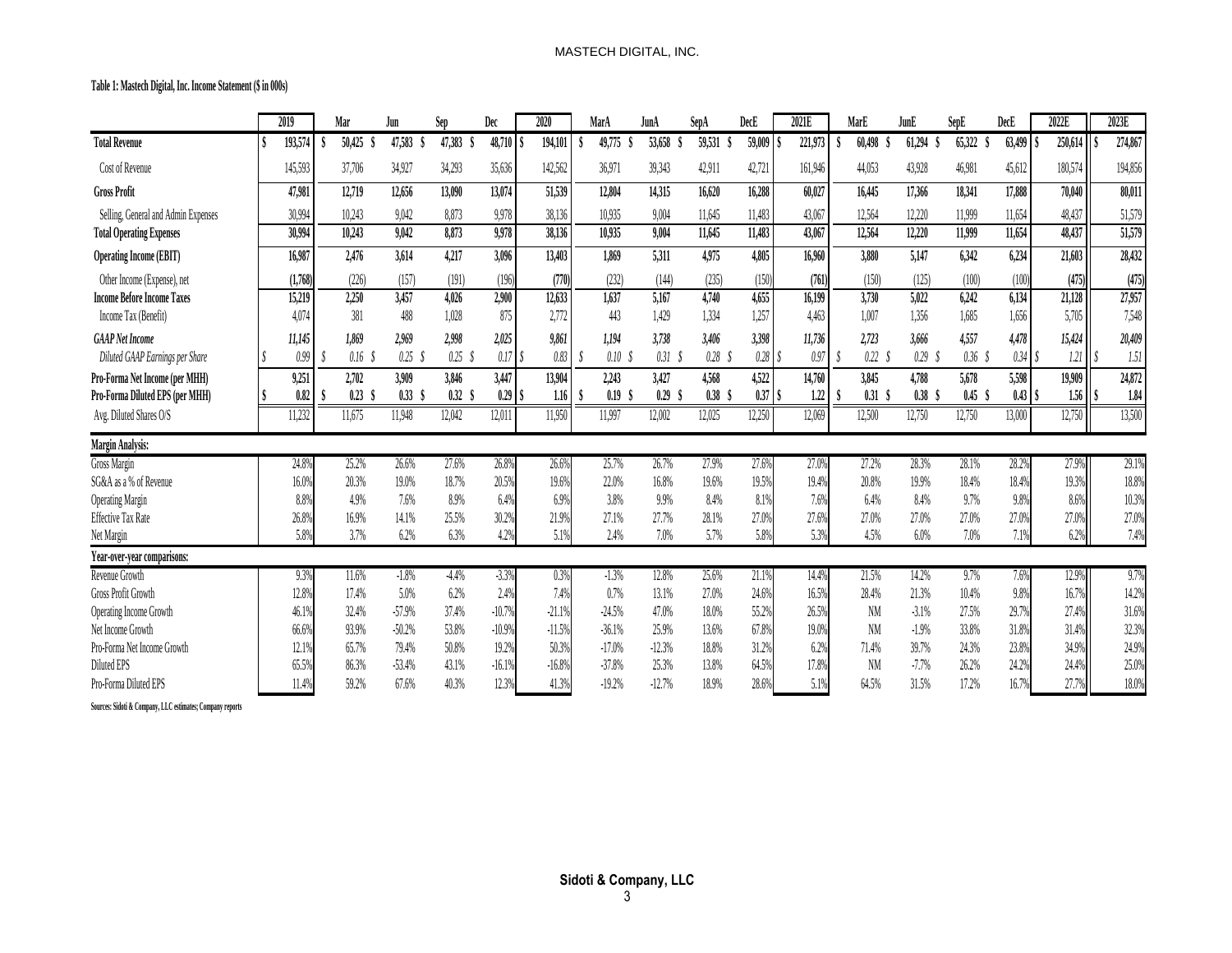#### MASTECH DIGITAL, INC.

#### **Table 2: Mastech Digital, Inc. Statement of Cash Flow (\$ in thousands)**

|                                                 | 2019         | Mar                    | Jun                   | Sep           | 2020        | MarA                             | JunA     | 2021E                        | 2022E                  | 2023E                   |
|-------------------------------------------------|--------------|------------------------|-----------------------|---------------|-------------|----------------------------------|----------|------------------------------|------------------------|-------------------------|
| <b>Cash Flows From Operating Activities</b>     |              |                        |                       |               |             |                                  |          |                              |                        |                         |
| Net Income                                      | \$<br>11,145 | $\mathbf{\$}$<br>1,869 | $\mathbf{s}$<br>2,969 | 2,998<br>- \$ | \$<br>9,861 | $\mathbf{\hat{S}}$<br>$1,194$ \$ | 3,738    | $\mathbf{\hat{S}}$<br>11,736 | $\mathbf{s}$<br>15,424 | $\mathcal{S}$<br>20,409 |
| Depreciation and Amortization                   | 3,434        | 873                    | 868                   | 858           | 3,589       | 997                              | 999      | 4,268                        | 4,244                  | 4,315                   |
| <b>Bad Debt Expense</b>                         | 80           |                        |                       |               |             |                                  |          | 50                           | 50                     | 50                      |
| Int. Amortization and Def. Financing Costs      | 104          | 26                     | 26                    | 26            | 284         | 20                               | 21       | 85                           | 85                     | 85                      |
| <b>Stock-Based Compensation Expense</b>         | 936          | 456                    | 612                   | 462           | 2,021       | 621                              | 757      | 2,821                        | 3,000                  | 3,000                   |
| Deferred Income Taxes, net                      | 1,322        | (182)                  | (6)                   | (111)         | (1,821)     | (8)                              | 341      | 500                          | 500                    | 500                     |
| <b>Impairment of Goodwill</b>                   |              |                        |                       |               |             |                                  |          |                              |                        |                         |
| Revaluation of Contingent Consid. Liability     | (6,069)      |                        |                       |               |             |                                  | (1,982)  | (1,982)                      | $\Omega$               | $\mathbf{0}$            |
| Operating Lease Assets and Liabilities, net     | 100          | (37)                   | 14                    | 27            | 18          | 12                               | 129      | 150                          | 150                    | 150                     |
| Long-Term Accrued Income Taxes                  | (19)         |                        |                       |               | (20)        |                                  |          |                              |                        |                         |
| Loss on Disposition of Fixed Assets             |              | $\mathbf{2}$           | $\mathbf{0}$          | $\mathbf{0}$  |             |                                  |          |                              |                        |                         |
| <b>Gross Cash Flow</b>                          | 11,033       | 3,007                  | 4,483                 | 4,260         | 13,936      | 2,836                            | 4,003    | 17,628                       | 23,453                 | 28,509                  |
| <b>Working Capital Items:</b>                   |              |                        |                       |               |             |                                  |          |                              |                        |                         |
| Accounts Receivable and Unbilled Receivables    | 5,648        | (1,244)                | 2,388                 | (50)          | 2,133       | (4,072)                          | (2,378)  | (7,107)                      | (2,986)                | (2,823)                 |
| Prepaid and Other Current Assets                | (386)        | 492                    | (169)                 | (1, 373)      | 251         | 108                              | (2,178)  | (542)                        | (144)                  | (186)                   |
| <b>Accounts Payable</b>                         | (100)        | (587)                  | (367)                 | 41            | (1,613)     | 1,326                            | 723      | 952                          | 396                    | 499                     |
| Accrued Payroll and Related Costs               | 174          | 1,554                  | 1,655                 | 3,321         | 6,287       | 508                              | (421)    | (572)                        | 898                    | 1,162                   |
| Other Accrued Liabilities                       | (264)        | (276)                  | 668                   | (732)         | 91          | 141                              | (377)    | (1,174)                      | (2,050)                | $\mathbf{0}$            |
| Deferred Revenue                                | (21)         | (151)                  | 122                   | (104)         | 146         | (73)                             | 32       |                              |                        |                         |
| <b>Total Changes in Working Capital</b>         | 5,051        | (212)                  | 4,297                 | 1,103         | 7,295       | (2,062)                          | (4,599)  | (8, 444)                     | (3,886)                | (1, 349)                |
|                                                 |              |                        |                       |               |             |                                  |          |                              |                        |                         |
| <b>Operating Cash Flow</b>                      | 16,084       | 2,795                  | 8,780                 | 5,363         | 21,231      | 774                              | (596)    | 9,184                        | 19,567                 | 27,160                  |
| <b>CAPEX</b>                                    | (1,014)      | (119)                  | (36)                  | (105)         | (298)       | (128)                            | (198)    | (1,000)                      | (1,000)                | (1,000)                 |
| <b>Free Cash Flow</b>                           | 15,070       | 2,676                  | 8,744                 | 5,258         | 20,933      | 646                              | (794)    | 8,184                        | 18,567                 | 26,160                  |
| Free Cash Flow (ex Stock-Based Comp)            | 14,134       | 2,220                  | 8,132                 | 4,796         | 18,912      | 25                               | (1, 551) | 5,363                        | 15,567                 | 23,160                  |
| <b>Cash Flows From Investing Activities</b>     |              |                        |                       |               |             |                                  |          |                              |                        |                         |
| (Payment for) Recovery of Non-current Deposits  | 135          | 17                     | 3                     | (7)           | 9           | (63)                             | (136)    | (199)                        |                        |                         |
| Acquisition of AmberLeaf, incl. net Earn-Outs   |              |                        |                       |               | (9, 345)    |                                  |          | (1,450)                      | (1,450)                | $\overline{0}$          |
| <b>Cash Flows From Financing Activities</b>     |              |                        |                       |               |             |                                  |          |                              |                        |                         |
| (Repayments) Borrowings on Credit Facility, net | (3,976)      | (2,244)                | (2,307)               | (4,950)       | (9,551)     |                                  |          | (4,375)                      |                        |                         |
| Borrowings on Term Loan Facility                |              |                        |                       |               | 17,500      |                                  |          |                              |                        |                         |
| (Repayments) on Term Loan Facility              | (9,575)      | (1,144)                | (5,106)               | (1, 144)      | (15,969)    | (1,100)                          | (1,100)  | (2,500)                      | (4,500)                | (1,500)                 |
| Proceeds from Issuance of Common Shares         | 168          |                        | 107                   | (2)           | 222         |                                  | 181      | 181                          |                        |                         |
| <b>Purchase of Treasury Stock</b>               | (13)         |                        |                       |               | (246)       |                                  |          |                              |                        |                         |
| Proceeds from Exercise of Stock Options         | 7            | 556                    | 765                   | $\mathbf Q$   | 1,330       | 101                              | Δ        | 1,500                        | 1,500                  | 1,500                   |
| Total Cash Flows From Investing and Financing   | (13,254)     | (2, 815)               | (6, 538)              | (6,094)       | (16,050)    | (1,062)                          | (1,051)  | (6, 843)                     | (4, 450)               | $\theta$                |
| <b>Beginning Cash and Equivalents</b>           | 1,294        | 2,981                  | 2,575                 | 4,743         | 2,981       | 7,677                            | 7,242    | 7,677                        | 8,904                  | 23,021                  |
| <b>Effects of Exchange Rates</b>                | (129)        | (267)                  | (38)                  | 107           | (187)       | (19)                             | (95)     | (114)                        |                        | $\mathbf{0}$            |
| Change in Cash                                  | 1,687        | (406)                  | 2,168                 | (729)         | 4,696       | (435)                            | (1,940)  | 1,227                        | 14,117                 | 26,160                  |
| <b>Ending Cash and Equivalents</b>              | 2,981        | 2,575                  | 4,743                 | 4,014         | 7,677       | 7,242                            | 5,302    | 8,904                        | 23,021                 | 49,181                  |
| Per Share Data (Diluted Shares):                |              |                        |                       |               |             |                                  |          |                              |                        |                         |
| <b>Gross Cash Flow</b>                          | 0.98         | 0.26                   | 0.38                  | 0.35          | 1.17        | 0.24                             | 0.33     | 1.46                         | 1.84                   | 2.11                    |
| <b>Operating Cash Flow</b>                      | 1.43         | 0.24                   | 0.73                  | 0.45          | 1.78        | 0.06                             | (0.05)   | 0.76                         | 1.53                   | 2.01                    |
| Free Cash Flow                                  | 1.34         | 0.23                   | 0.73                  | 0.44          | 1.75        | 0.05                             | (0.07)   | 0.68                         | 1.46                   | 1.94                    |
| Free Cash Flow (ex Stock-Based Comp)            | 1.26         | 0.19                   | 0.68                  | 0.40          | 1.58        | 0.00                             | (0.13)   | 0.44                         | 1.22                   | 1.72                    |
| Cash and Equivalents                            | 0.27         | 0.22                   | 0.40                  | 0.33          | 0.64        | 0.60                             | 0.44     | 0.74                         | 1.81                   | 3.64                    |
| Number of Shares (Diluted)                      | 11.232       | 11,675                 | 11,948                | 12,042        | 11.950      | 11.997                           | 12,002   | 12,069                       | 12,750                 | 13,500                  |

**Sources: Sidoti & Company, LLC estimates; Company reports**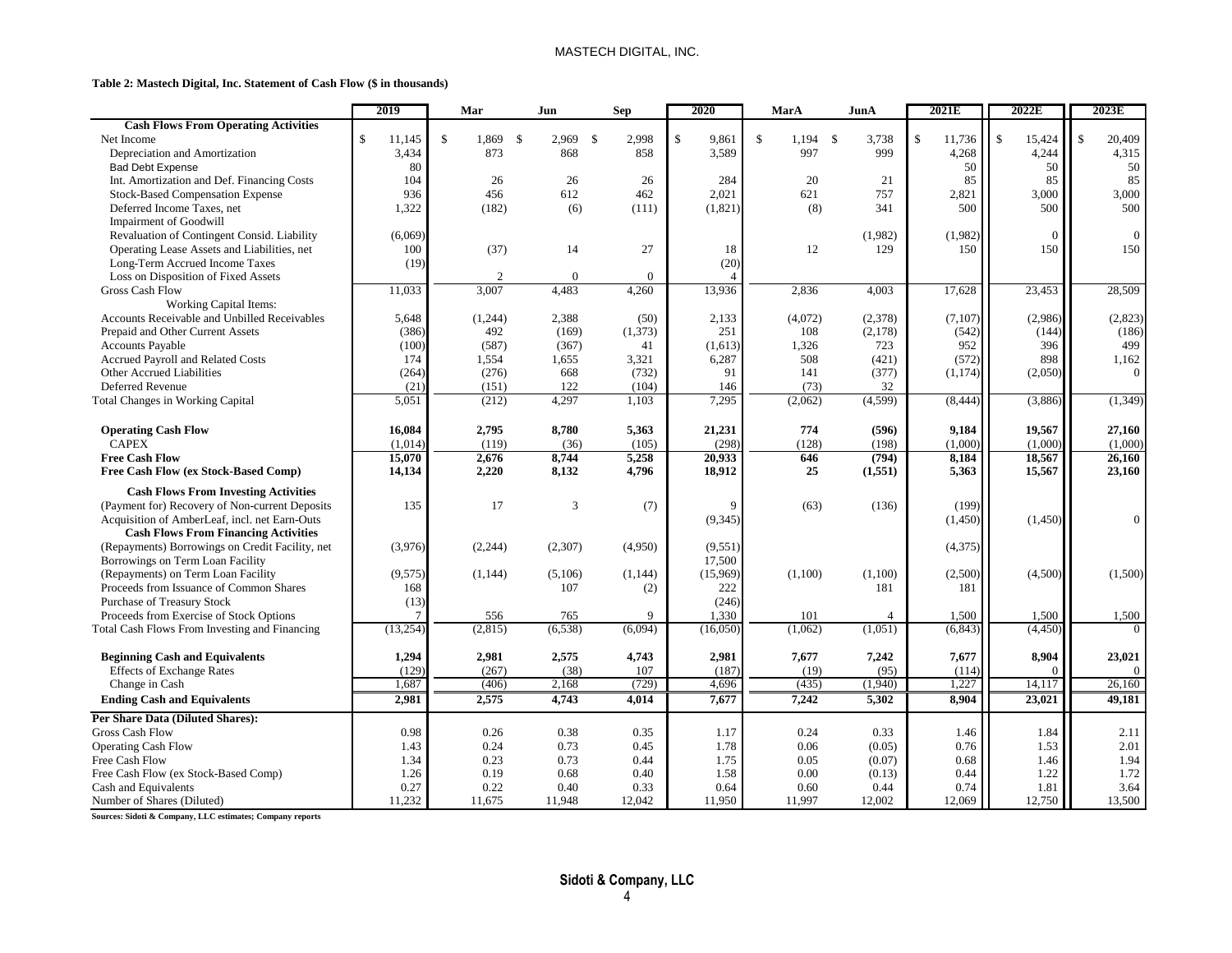#### MASTECH DIGITAL, INC.

#### **Table 3: Mastech Digital, Inc. Balance Sheet (\$ in thousands)**

|                                                   |     | 2019    |              | Mar           | Jun        | <b>Sep</b>   |         |              | 2020    | MarA          |            | JunA              | <b>SepA</b>    | 2021E         |               | 2022E   |               | 2023E    |
|---------------------------------------------------|-----|---------|--------------|---------------|------------|--------------|---------|--------------|---------|---------------|------------|-------------------|----------------|---------------|---------------|---------|---------------|----------|
| <b>Assets</b>                                     |     |         |              |               |            |              |         |              |         |               |            |                   |                |               |               |         |               |          |
| <b>Current Assets:</b>                            |     |         |              |               |            |              |         |              |         |               |            |                   |                |               |               |         |               |          |
| Cash and Cash Equivalents                         | \$  | 2,981   | $\mathbf{s}$ | 2,575<br>-\$  | $4,743$ \$ |              | 4,014   | $\mathbb{S}$ | 7,677   | $\mathbb{S}$  | $7,242$ \$ | 5,302 \$          | 5,447          | \$<br>8,904   | $\mathbb{S}$  | 23,021  | $\mathcal{S}$ | 49,181   |
| Accounts Receivable, net                          |     | 32,352  |              | 33,596        | 31,208     | 31,258       |         |              | 32,134  | 36,206        |            | 38,584            | 45,375         | 39,241        |               | 42,227  |               | 45,050   |
| Prepaid and Other Current Assets                  |     | 1,597   |              | 1,036         | 1,224      |              | 2,647   |              | 1,346   | 1,238         |            | 3,416             | 4,171          | 1,888         |               | 2,032   |               | 2,218    |
| <b>Total Current Assets</b>                       |     | 36,930  |              | 37,207        | 37,175     |              | 37,919  |              | 41,157  | 44,686        |            | 47,302            | 54,993         | 50,033        |               | 67,280  |               | 96,449   |
| Equip., Enterprise Sftwr, net                     |     | 2,476   |              | 2,393         | 2,230      |              | 2,133   |              | 1,971   | 1,895         |            | 1,887             | 2,201          | 2,171         |               | 2,071   |               | 1,871    |
| Operating Lease Right-of-Use Assets               |     | 4,617   |              | 4,348         | 3.978      |              | 3,642   |              | 3,286   | 3,199         |            | 5,595             | 5,229          | 5,132         |               | 5,151   |               | 4,751    |
| Deferred Income Taxes                             |     |         |              |               |            |              |         |              | 796     |               | 804        | 595               |                |               |               |         |               |          |
| <b>Non-Current Deposits</b>                       |     | 405     |              | 388           | 385        |              | 392     |              | 396     |               | 459        | 463               | 597            | 600           |               | 700     |               | 800      |
| Goodwill, net                                     |     | 26,106  |              | 26,106        | 26,106     | 26,106       |         |              | 32,510  | 32,510        |            | 32,510            | 32,510         | 32,510        |               | 32,510  |               | 32,510   |
| Intangible Assets, net                            |     | 20,050  |              | 19,377        | 18,708     | 18,052       |         |              | 21,930  | 21,137        |            | 20,344            | 19,552         | 18,762        |               | 15,618  |               | 12,503   |
| <b>Total Assets</b>                               |     | 90,584  | $\mathbf{s}$ | 89,819<br>\$  | 88,582     | \$<br>88,244 |         | \$           | 102,046 | \$<br>104,690 |            | 108,696<br>\$     | -\$<br>115,082 | \$<br>109,208 | -\$           | 123,330 | \$            | 148,884  |
|                                                   |     |         |              |               |            |              |         |              |         |               |            |                   |                |               |               |         |               |          |
| <b>Liabilities</b><br><b>Current Liabilities:</b> |     |         |              |               |            |              |         |              |         |               |            |                   |                |               |               |         |               |          |
| Current Portion of Long-Term Debt                 |     | 4,575   |              | 8,537         | 4,575      |              | 4,575   |              | 4,400   | 4,400         |            | 4,400             | 4,400          | 4,400         |               | 4,400   |               | 4,400    |
| Current Portion of Oper. Lease Liability          |     | 1,396   |              | 1,392         | 1,295      |              | 1,188   |              | 1,079   | 1,056         |            | 1,435             | 1,494          | 1,500         |               | 1,500   |               | 1,500    |
| <b>Accounts Payable</b>                           |     | 4,027   |              | 3,440         | 3,073      |              | 3,114   |              | 2,589   | 3.915         |            | 4,638             | 4,942          | 3,541         |               | 3,937   |               | 4,436    |
| Accrued Payroll and Related Costs                 |     | 7,902   |              | 9,456         | 9,616      |              | 11,325  |              | 12,374  | 12,882        |            | 12,461            | 15,552         | 11,802        |               | 12,700  |               | 13,862   |
| Other Accrued Liabilities                         |     | 1.191   |              | 764           | 1,554      |              | 739     |              | 1,529   | 1,571         |            | 1,226             | 1,458          | 1,500         |               | 1,500   |               | 1,500    |
| <b>Total Current Liabilities</b>                  |     | 19,091  |              | 23,589        | 20,113     | 20,941       |         |              | 21,971  | 23,824        |            | 24,160            | 27,846         | 22,742        |               | 24,037  |               | 25,697   |
|                                                   |     |         |              |               |            |              |         |              |         |               |            |                   |                |               |               |         |               |          |
| Long-Term Debt, net                               |     | 20,682  |              | 13,358        | 9,933      |              | 3,865   |              | 12,875  | 11,795        |            | 10,716            | 9,636          | 6,000         |               | 1,500   |               |          |
| <b>Contingent Consideration Liability</b>         |     |         |              |               |            |              |         |              | 2,882   | 2,882         |            | 900               | 900            | 900           |               |         |               |          |
| LT Operating Lease Liability                      |     | 3,321   |              | 3,019         | 2,760      |              | 2,558   |              | 2,325   | 2,273         |            | 4,419             | 4,052          | 4,425         |               | 4,025   |               | 3,625    |
| Long-Term Acrrued Income Taxes                    |     | 185     |              | 185           | 185        |              | 185     |              | 165     |               | 165        | 165               | 165            | 165           |               | 165     |               | 165      |
| Long-Term Payroll Tax Liability                   |     |         |              |               | 1,495      |              | 3,107   |              | 2,295   | 2,295         |            | 2,295             | 2,295          | 1,150         |               |         |               |          |
| Deferred Income Taxes and Other                   |     | 1,025   |              | 843           | 837        |              | 726     |              |         |               |            |                   | 17             |               |               |         |               |          |
| <b>Total Liabilities</b>                          |     | 44,304  |              | 40,994        | 35,323     |              | 31,382  |              | 42,513  | 43,234        |            | 42,655            | 44,911         | 35,382        |               | 29,727  |               | 29,487   |
| <b>Shareholders' Equity</b>                       |     |         |              |               |            |              |         |              |         |               |            |                   |                |               |               |         |               |          |
| Common Stock                                      |     | 127     |              | 128           | 130        |              | 130     |              | 130     |               | 130        | 131               | 131            | 134           |               | 136     |               | 138      |
| Additional Paid-in Capital                        |     | 21,939  |              | 22,950        | 24,432     | 24,901       |         |              | 25,509  | 26,231        |            | 27,172            | 27,865         | 28,411        |               | 32,909  |               | 37,888   |
| <b>Retained Earnings</b>                          |     | 28,759  |              | 30,628        | 33,597     |              | 36,595  |              | 38,620  | 39,814        |            | 43,552            | 46,958         | 50,356        |               | 65,779  |               | 86,688   |
| Accum. Other Comprehensive Income (Loss)          |     | (358)   |              | (694)         | (713)      |              | (577)   |              | (539)   |               | (532)      | (627)             | (596)          | (888)         |               | (1,034) |               | (1, 130) |
| Treasury Stock, at cost                           |     | (4,187) |              | (4,187)       | (4,187)    |              | (4,187) |              | (4,187) | (4,187)       |            | (4,187)           | (4,187)        | (4,187)       |               | (4,187) |               | (4,187)  |
| <b>Total Shareholders' Equity</b>                 |     | 46,280  |              | 48,825        | 53,259     | 56,862       |         |              | 59,533  | 61,456        |            | 66,041            | 70,171         | 73,826        |               | 93,603  |               | 119,397  |
| <b>Liabilities and Shareholders' Equity</b>       | -\$ | 90,584  | \$           | 89,819<br>-\$ | 88,582 \$  | 88,244       |         | \$           | 102,046 | 104,690<br>\$ |            | -\$<br>108,696 \$ | 115,082        | \$<br>109,208 | <sup>\$</sup> | 123,330 | \$            | 148,884  |
| Selected Data:                                    |     |         |              |               |            |              |         |              |         |               |            |                   |                |               |               |         |               |          |
| <b>Working Capital</b>                            |     | 17,839  |              | 13,618        | 17,062     |              | 16,978  |              | 19,186  | 20,862        |            | 23,142            | 27,147         | 27,291        |               | 43,243  |               | 70,752   |
| Current Ratio (times)                             |     | 1.93    |              | 1.58          | 1.85       |              | 1.81    |              | 1.87    |               | 1.88       | 1.96              | 1.97           | 2.20          |               | 2.80    |               | 3.75     |
| Total Debt-to-Capital                             |     | 39%     |              | 35%           | 26%        |              | 18%     |              | 26%     |               | 24%        | 24%               | 22%            | 18%           |               | 11%     |               | 7%       |
| Pro-Forma ROA (average, ttm)                      |     | 12.2%   |              | 12.8%         | 9.8%       |              | 11.2%   |              | 10.2%   |               | 9.4%       | 10.1%             | 10.2%          | 11.1%         |               | 13.3%   |               | 15.0%    |
| Pro-Forma ROE (average, ttm)                      |     | 27.7%   |              | 28.6%         | 19.1%      |              | 20.1%   |              | 18.6%   | 16.7%         |            | 16.7%             | 16.3%          | 17.6%         |               | 18.4%   |               | 19.2%    |
| Net (Debt) Cash per share                         |     | (1.98)  |              | (1.65)        | (0.82)     |              | (0.37)  |              | (0.80)  | (0.75)        |            | (0.82)            | (0.71)         | (0.12)        |               | 1.34    |               | 3.32     |
| BV per share                                      |     | 4.19    |              | 4.42          | 4.68       |              | 5.00    |              | 5.22    |               | 5.38       | 5.77              | 6.12           | 6.42          |               | 8.07    |               | 10.29    |
| Tangible Book Value per share                     |     | 1.82    |              | 2.06          | 2.39       |              | 2.70    |              | 2.37    |               | 2.53       | 2.93              | 3.28           | 3.59          |               | 5.27    |               | 7.49     |
| <b>DSO</b>                                        |     | 60      |              | 60            | 59         |              | 60      |              | 58      |               | 65         | 63                | 66             | 62            |               | 59      |               | 57       |

**Sources: Sidoti & Company, LLC estimates; Company reports**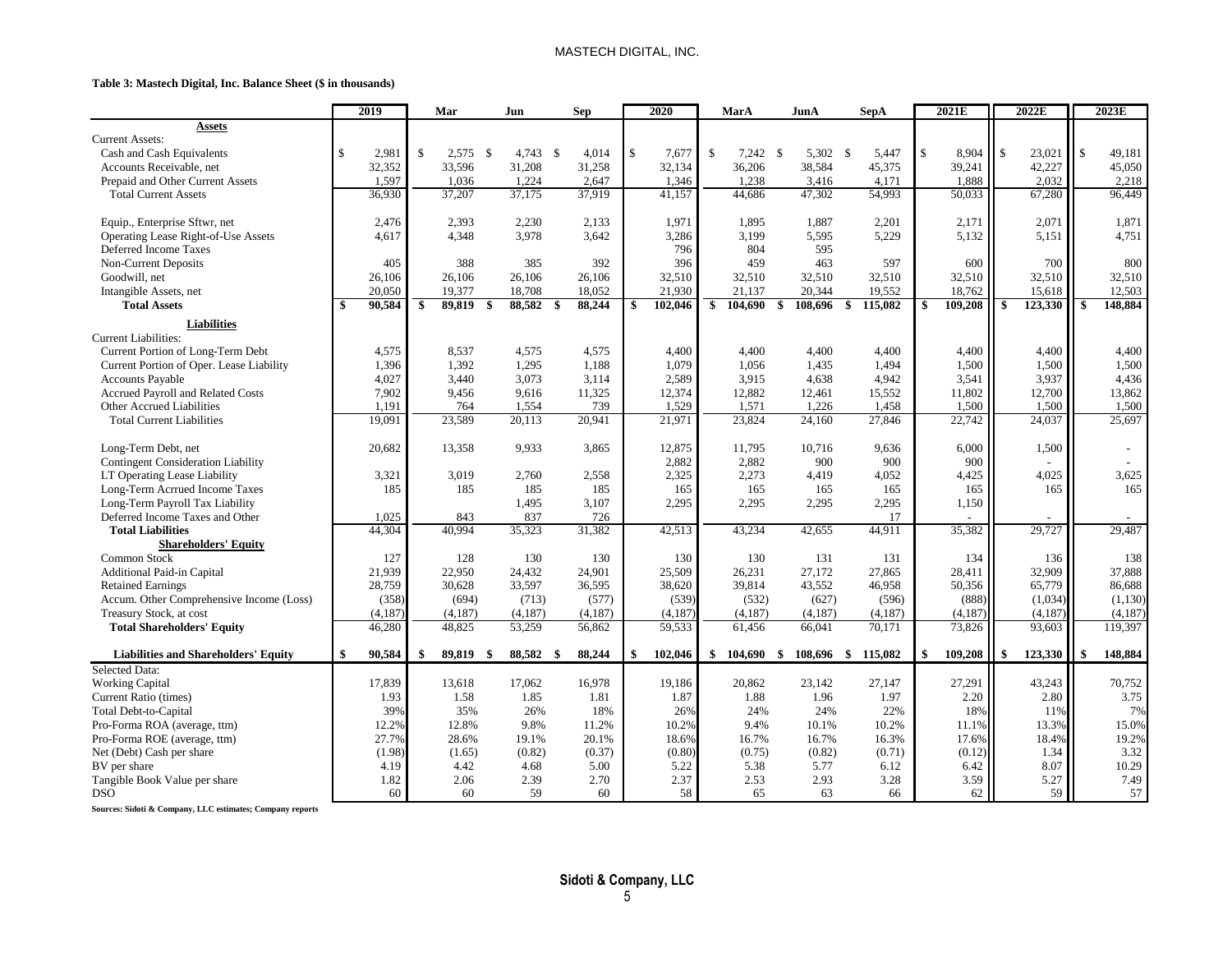# **Appendix** Required Disclosures

# **Required Disclosures**

## **Mastech Digital, Inc. (MHH-\$18.40) NR Price Target: \$31 Risk Rating: M**





| <b>Valuation</b> | and profitability, which we expect to continue through at least 2023. | We maintain a \$31 price target on MHH following the upbeat 3Q:21 earnings report. Our target reflects an<br>unchanged 20x multiple applied to our new 2022 adjusted EPS estimate of \$1.56 (from \$1.53). Overall, we<br>continue to envision accelerated (and above industry-average) revenue growth for MHH in 4Q:21-2023, as<br>well as greater predictability in the DA segment's revenue stream following a spate of contract signings since<br>late 2019. We also find that the company's overall staffing and D&A model should continue to insulate it from<br>broader macro pressures and economic disruption tied to the pandemic, evident in the 2020-3Q:21 results.<br>Trading at only 10-15x our forward EPS estimates, we argue that the shares are not adequately reflecting<br>this. The Moderately Risky rating reflects MHH's sound financial profile and history of free cash generation |                                                            |  |  |  |  |
|------------------|-----------------------------------------------------------------------|-------------------------------------------------------------------------------------------------------------------------------------------------------------------------------------------------------------------------------------------------------------------------------------------------------------------------------------------------------------------------------------------------------------------------------------------------------------------------------------------------------------------------------------------------------------------------------------------------------------------------------------------------------------------------------------------------------------------------------------------------------------------------------------------------------------------------------------------------------------------------------------------------------------|------------------------------------------------------------|--|--|--|--|
| <b>Key Risks</b> | U.S. recession                                                        | Client concentration                                                                                                                                                                                                                                                                                                                                                                                                                                                                                                                                                                                                                                                                                                                                                                                                                                                                                        | Longer project delays tied to the<br>fallout from COVID-19 |  |  |  |  |

**Sidoti & Company.**Sidoti & Company, LLC is a licensed broker/dealer, and publishes research reports about some of the securities it follows. All research published by Sidoti & Company, LLC is based on public information, or on information from the company discussed in the report that that company is required to promptly make public . This report was prepared for market professionals and institutional investor customers. Market professionals and institutional investors should consider this report as only one factor in making their investment decisions. This report is for information purposes only and is not intended as an offer to sell or a solicitation to buy securities. This research report is not a substitute for the exercise of your independent judgment. Information contained herein is based on sources we believe to be reliable but we do not guarantee their accuracy. The stock rating on this report reflects the analyst's recommendation based on a 12-month period. It should be presumed that the analyst who authored this report has had discussions with the subject company to ensure factual accuracy prior to publication.

Sidoti does NOT own securities of the issuers described herein, and Sidoti does not make a market in any securities. Sidoti does not engage in, or receive compensation from, any investment banking or corporate finance-related activities with the company discussed in the report. Sidoti's contracts with issuers protect Sidoti's full editorial control of all research, timing of release of reports, and release from liability for negative reports. To ensure further independence, the company discussed in the report has agreed to a minimum coverage term of one Initiation Report and three Update Reports, which that company cannot unilaterally terminate earlier. Sidoti & Company, LLC takes steps to ensure analyst independence including setting fees in advance and utilizing analysts who must abide by the CFA Institute Code of Ethics and Standards of Professional Conduct. Each Sidoti & Company, LLC analyst has full discretion on the rating and revenue target based on his or her own due diligence. Analysts are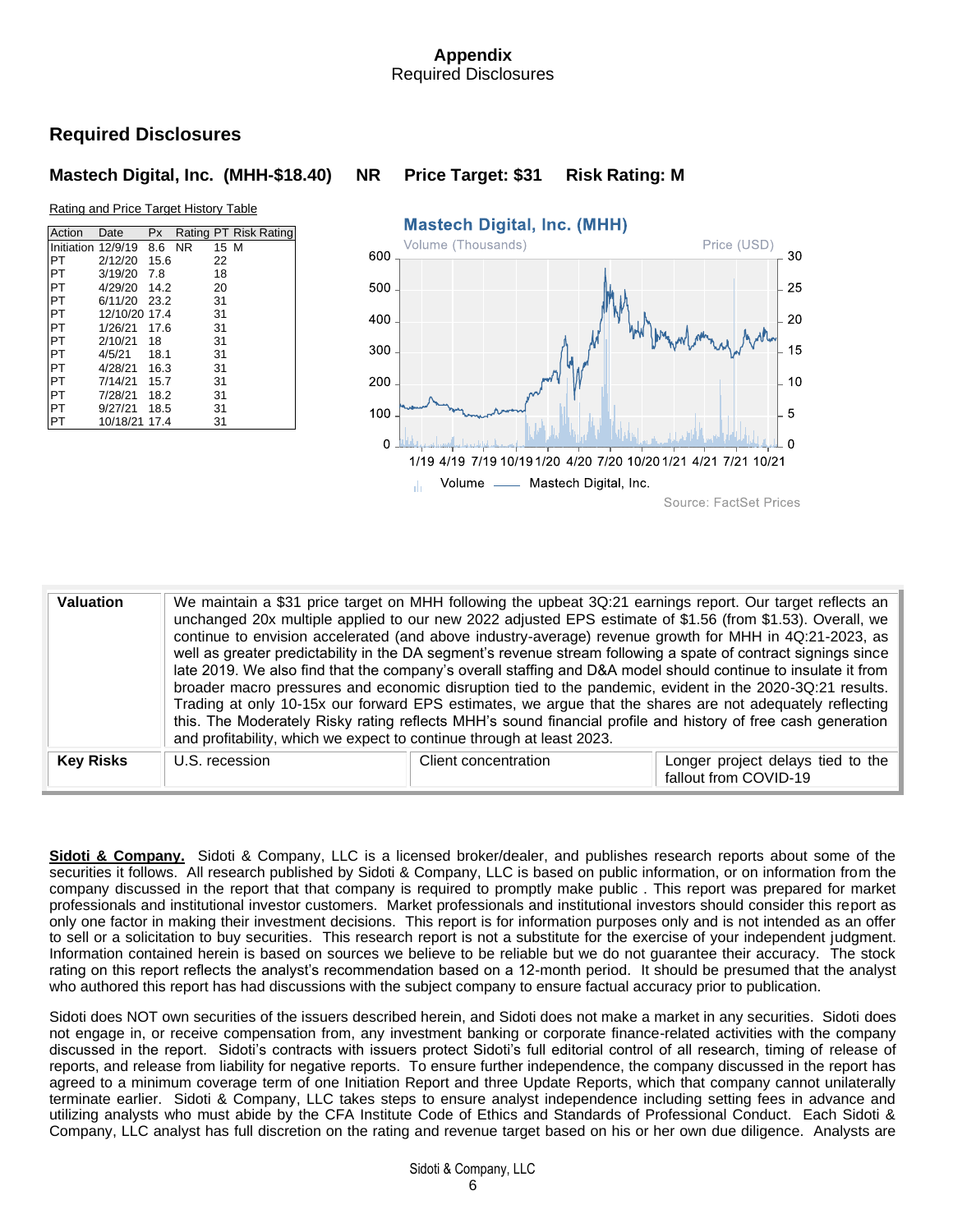paid in part based on overall profitability of Sidoti & Company, LLC. Such profitability is derived from a variety of sources and includes payments received from issuers of securities covered by Sidoti & Company, LLC for services described below. No part of analyst compensation was, or will be, directly or indirectly, related to the specific recommendations or views expressed in any report or article. All issuers to be considered for research obtain the approval of a stock selection committee comprised of the Director of Research, the Chief Compliance Officer, and an independent outside person for screening applicants.

**Sidoti** *Company Sponsored Research* **Rating System** The Sidoti & Company, LLC *Company Sponsored Research* rating system consists of *"Moderately Risky*" (M) and "*Highly Risky*" (H) ratings. *"Moderately Risky*" suggests companies, that while still subject to relatively high price volatility, are characterized by more stable and predictable cash flow, a more established operating history, and an operating environment that is somewhat less competitive with a potential for loss of principal. "*Highly Risky*" suggests high risk equities of companies with a short or unprofitable operating history, limited or less predictable revenues, very high risk associated with success, significant financial or legal issues, or a substantial risk/loss of principal. As of 10/27/21 and immediately prior to the publication of this report, Company Sponsored Research provides research on 28 companies, of which 24 (85.7%) are rated Moderately Risky and 4 (14.3%) are rated Highly Risky. *Earnings* targets and opinions concerning the composition of market sectors included in this report reflect analyst judgments as of this date and are subject to change without notice. A risk to our *earnings* targets is that the analyst's estimates or forecasts may not be met. This report contains forwardlooking statements, which involve risks and uncertainties. Actual results may differ significantly from such forward-looking statements. Factors that may cause such differences include, but are not limited to, those discussed in the "Risk Factors" section in the issuer's SEC filings available in electronic format through SEC Edgar filings at [www.sec.gov.](http://www.sec.gov/)

Every company in the Microcap sector bears certain inherent risks and Sidoti & Company, LLC will not provide any company subject to those risks with a rating below moderate because stock in the Microcap segment of the market have many risks that are not as prevalent in Large-Cap, Blue Chips, or even Small-Cap stocks. Often it is these risks that cause Microcap stocks to trade at discounts to their peers. The most common of these risks is liquidity risk, which is typically caused by small trading floats and very low trading volume which can lead to large spreads and high volatility in stock price. In addition, Microcaps tend to have significant company specific risks that contribute to lower valuations. Investors need to be aware of the higher probability of financial default and higher degree of financial distress inherent in the Microcap segment of the market.

Sidoti & Company policy is to update research reports as and when the Research Analyst and Research Management deem appropriate, based on developments with the issuer, the sector, or the market that may have a material impact on the research views or opinions stated therein. In addition, certain Research publications are intended to be updated on a regular periodic basis (weekly/monthly/quarterly/annual) and will ordinarily be updated with that frequency, unless the Research Analyst and Research Management determine that a different publication schedule is appropriate based on current conditions.

Sidoti & Company Research does not provide individually tailored investment advice. Sidoti & Company Research has been prepared without regard to the circumstances and objectives of those who receive it. Sidoti & Company recommends that investors independently evaluate particular investments and strategies, and encourages investors to seek the advice of a financial adviser. The appropriateness of an investment or strategy will depend on an investor's circumstances and objectives. The securities, instruments, or strategies discussed in Sidoti & Company Research may not be suitable for all investors, and certain investors may not be eligible to purchase or participate in some or all of them. Sidoti & Company Research is not an offer to buy or sell or the solicitation of an offer to buy or sell any security/instrument or to participate in any particular trading strategy. The value of and income from your investments may vary because of changes in interest rates, foreign exchange rates, default rates, prepayment rates, securities/instruments prices, market indexes, operational or financial conditions of companies or other factors. There may be time limitations on the exercise of options or other rights in securities/instruments transactions. Past performance is not necessarily a guide to future performance. Estimates of future performance are based on assumptions that may not be realized. If provided, and unless otherwise stated, the closing price on the cover page is that of the primary exchange for the subject company's securities/instruments.

These opinions may not fit to your financial status, risk and return preferences. For this reason, to make an investment decision by relying solely to this information stated here may not bring about outcomes that fit your expectations. The trademarks and service marks contained in Sidoti & Company Research are the property of their respective owners. Third-party data providers make no warranties or representations relating to the accuracy, completeness, or timeliness of the data they provide and shall not have liability for any damages relating to such data.

Investors should consider Sidoti & Company Research as only a single factor in making their investment decision. For valuation methodology and risks associated with any recommendation, rating or price target referenced in this research report, please contact the Client Support Team as follows: US/Canada +1 212-453-7000. Alternatively you may contact your investment representative or Sidoti & Company Research at 1177 Avenue of the Americas 5<sup>th</sup> Floor, (Attention: Director of Research), New York, NY 10036 USA.

**Compensation**. Sidoti & Company, LLC receives a flat fee of \$40,000, renewable annually from the company discussed in Company Sponsored Research reports for the creation and dissemination of an Initiation Report and three Update Reports. The purpose of the fee is to subsidize the high costs of research and monitoring. Sidoti holds multiple conferences a year and charges a fee of \$3,500 to \$5,500 per conference to presenting companies depending on the event. Sidoti does not currently have a current investment banking services relationship with companies discussed in Company Sponsored Research Reports, or contemporaneously with any other companies discussed in other (Sidoti) Company Sponsored Research reports. Investment